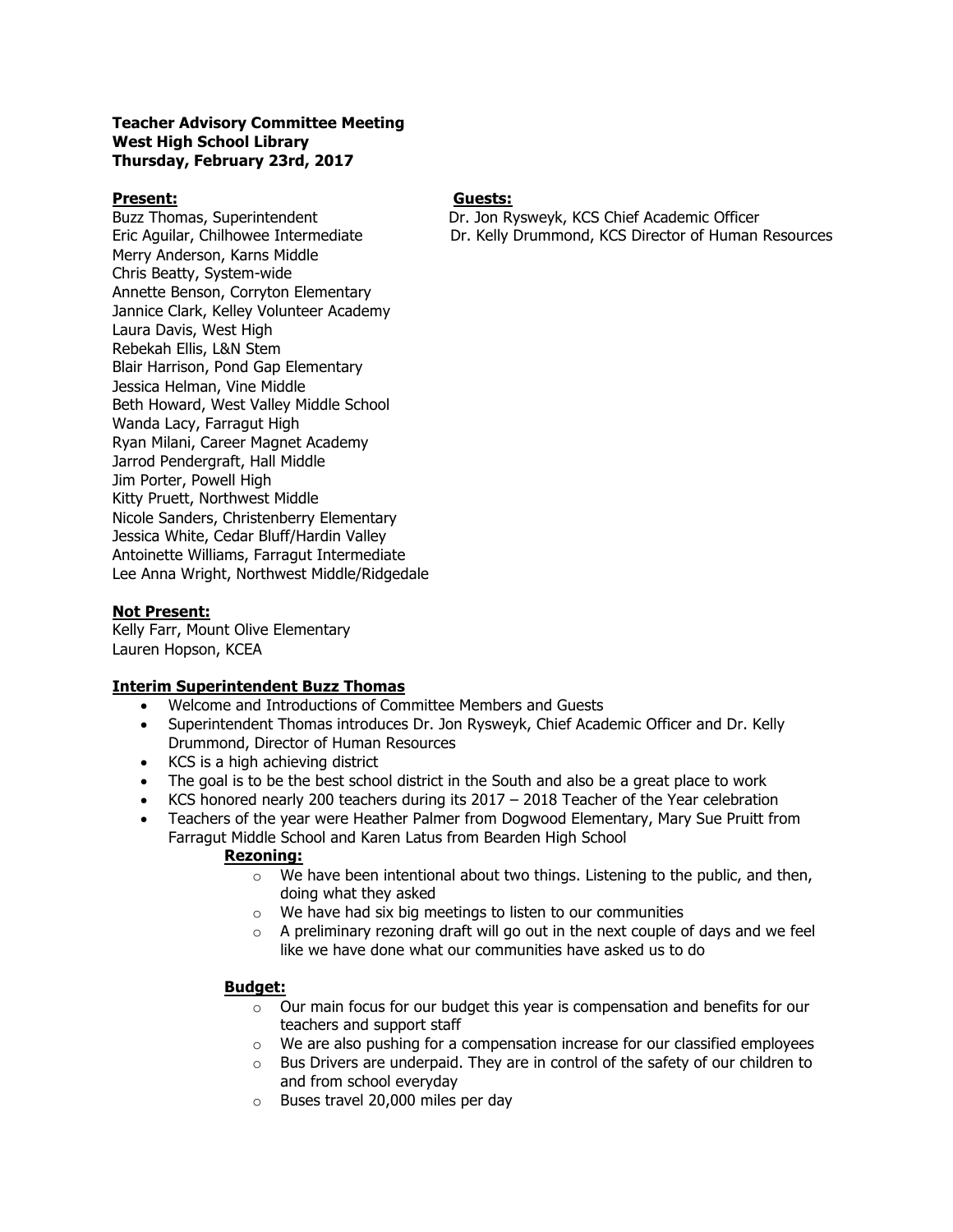$\circ$  Thank you for being the champs that you are

# **Sub Committee Evaluation System Update from Laura Davis:**

- We have visited other school districts such as Lenoir City, Alcoa and Maryville that are happy with the TIGER evaluation system
- Currently working on a draft to present to the Teacher Advisory Committee
- Teachers do not want to completely change the TEAM model we are currently using
- Want more flexibility to our current TEAM model, such as a level 4 teacher can get some of the level 5 benefits
- Add additional artifacts into our school
- Apply for flexibility from the State
- Give some schools the option to try the TigerModel
- More flexibility options to help improve our numbers
- 68% of teachers are not happy with our current evaluation model
- The TigerModel provides more feedback rather than just a number
- Many teachers in surrounding districts have spoken very highly of TIGER
- Feedback will help us grow in the classroom
- Superintendent Thomas asks if we can get away from numbers.
- Response to Buzz's question was numbers are offensive
- TigerModel looks rigid on paper, but it really isn't
- Feedback is so specific that teachers will not need numbers for their evaluations
- TigerModel seems to be more open, flexible and holistic
- Teachers want to be trusted by their Administrators and lead teachers
- At this time we have not been able to talk to any support staff about the TigerModel, therefore we do not have any feedback regarding support staff using TigerModel
- Guidance staff have been happy with the TigerModel
- Teachers want training for this model to be deeper and more thorough

# **Staffing:**

- The question was asked if staffing reduction decisions were made on the number of students at a school
- Superintendent Thomas responded that the reduction in staff is mostly determined by a formula
- The formula includes enrollment, economic status and the number of transfers
- Teachers want support instead of a pay increase
- Superintendent Thomas states that we are working toward site based decision making and budgeting
- Teachers say that they feel like they are in a "black hole" and cannot get interviews for other teaching positions at different schools
- Superintendent Thomas stated that we need to build a pipeline at an early age to see teaching as a great profession
- KCS will be adding Assistant Principals for Elementary Schools who currently only have a Principal
- Teachers depend on their Assistant Principals and Teaching Assistants for support in their classroom.
- A Question was asked "How do we decide who to RIF"
- The process for eliminating a position is to first look at enrollment; Second at the position not the person and then it is the Principals call whether to RIF a position

### **Closing Remarks:**

- Classrooms need more science text books
- Superintendent Thomas is very encouraged by all the work that is being down on the evaluation system
- We want KCS to be where everyone wants to work